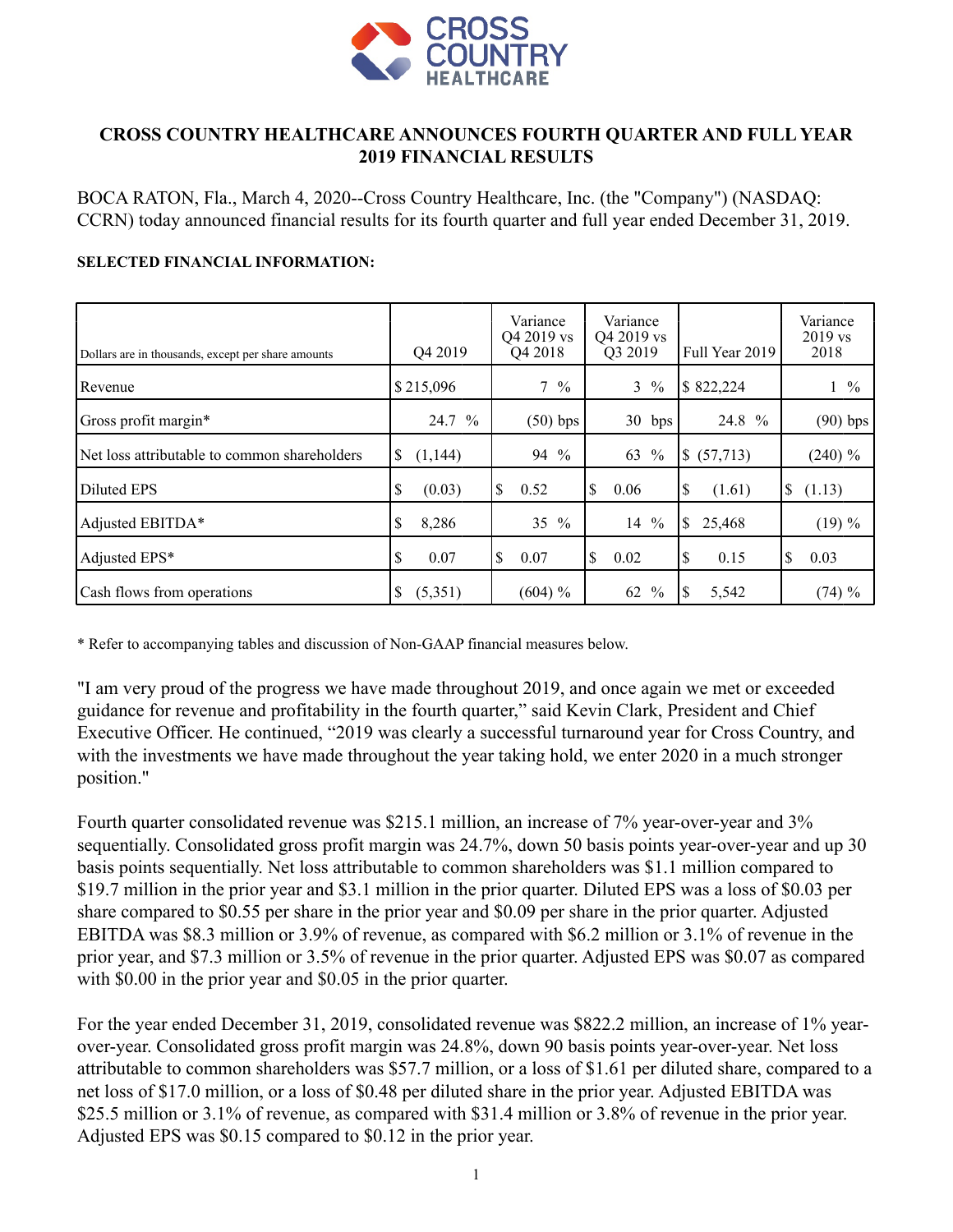# **Quarterly Business Segment Highlights**

# *Nurse and Allied Staffing*

Revenue from Nurse and Allied Staffing was \$191.4 million, a 7% increase year-over-year and 3% sequentially. Contribution income was \$17.8 million, up from \$16.1 million in both the prior year and prior quarter. Average field FTEs increased to 7,339 from 7,056 in the prior year and 7,083 in the prior quarter. Revenue per FTE per day was \$284 compared to \$276 in the prior year and consistent with the prior quarter.

# *Physician Staffing*

Revenue from Physician Staffing was \$20.0 million, an increase of 10% year-over-year and a decrease of 2% sequentially. Contribution income was \$1.0 million, up from \$0.6 million in the prior year and \$0.8 million in the prior quarter. Total days filled were 11,672 as compared with 11,663 in the prior year and 11,675 in the prior quarter. Revenue per day filled was \$1,714 as compared with \$1,565 in the prior year and \$1,748 in the prior quarter.

### *Search*

Revenue from Search was \$3.7 million, an increase of 4% year-over-year and a decrease of 4% sequentially. Segment contribution loss was \$0.3 million for the current quarter compared to a loss of \$0.1 million in the prior year and income of \$0.1 million in the prior quarter.

## **Cash Flow and Balance Sheet Highlights**

Cash flow used in operating activities for the current quarter was \$5.4 million compared to \$0.8 million in the prior year. Cash flow provided by operating activities for the full year was \$5.5 million compared to \$21.0 million in the prior year. The fourth quarter of 2019 cash flow used in operations was impacted by incremental investments in working capital due to the sequential growth in the business and the timing of certain payments with respect to year end. Cash flow provided by operations for the full year of 2019 was also impacted by operating expenditures related to the new applicant tracking system as well as significant non-recurring expenditures such as the settlement of the interest rate hedge and legal settlement payments.

In the fourth quarter of 2019, the Company's senior credit facility was replaced by a new \$120.0 million senior secured asset-based credit facility (ABL). The ABL provides for a five-year revolving credit facility, including a sublimit for swing loans up to \$15.0 million and a \$35.0 million sublimit for standby letters of credit. At December 31, 2019, the Company had \$1.0 million in cash and cash equivalents, \$71.0 million of borrowings drawn under its ABL, and \$19.9 million of letters of credit outstanding, leaving \$29.1 million available for borrowing.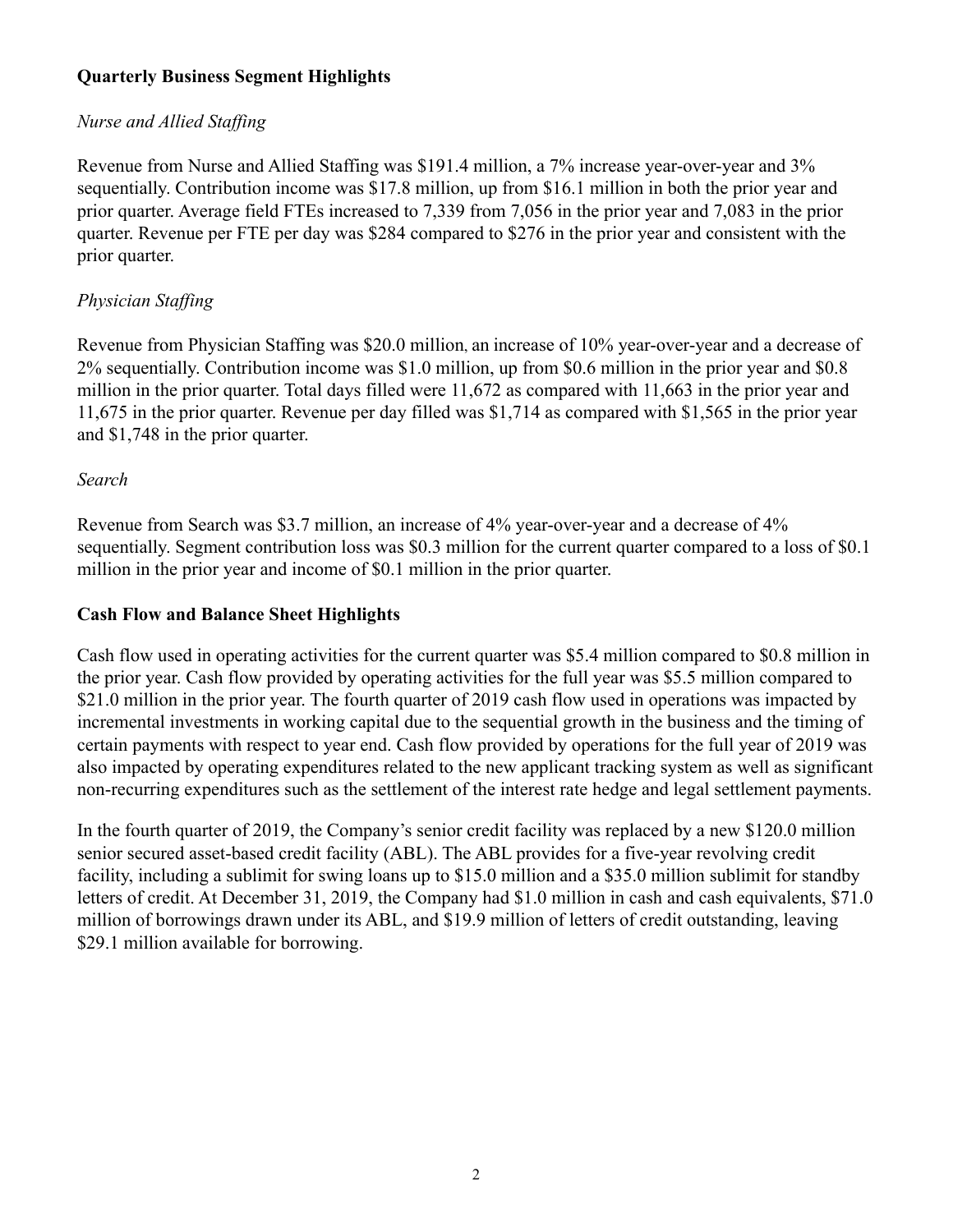### **Outlook for First Quarter 2020**

|                     |                                 | Year-over-Year            |                           |  |  |  |
|---------------------|---------------------------------|---------------------------|---------------------------|--|--|--|
|                     | 01 2020 Range                   | Change                    | Change                    |  |  |  |
| Revenue             | $$207$ million - $$212$ million | $6\% - 9\%$               | $(4)\% - (1)\%$           |  |  |  |
| Gross Profit Margin | $23.0\% - 23.5\%$               | $(170)$ bps $- (120)$ bps | $(170)$ bps $- (120)$ bps |  |  |  |
| Adjusted EBITDA     | $$4.5$ million - \$5.5 million  | $25\% - 52\%$             | $(46)\% - (34)\%$         |  |  |  |
| <b>Adjusted EPS</b> | $$(0.03) - $0.00$               | $$(0.05) - $(0.02)$       | $$(0.10) - $(0.07)$       |  |  |  |

The guidance below applies only to management's expectations for the first quarter of 2020.

The estimates above are based on current management expectations and, as such, are forward-looking and actual results may differ materially. The above ranges do not include the potential impact of any future divestitures, mergers, acquisitions or other business combinations, changes in debt structure, future share repurchases, or any impact from the coronavirus. The guidance also reflects the impacts from certain cost actions the Company has identified and actual results may differ depending on timing and further actions it may take. See accompanying Non-GAAP financial measures and tables below.

## **INVITATION TO CONFERENCE CALL**

The Company will hold its quarterly conference call on Wednesday, March 4, 2020, at 5:00 P.M. Eastern Time to discuss its fourth quarter and full year 2019 financial results. This call will be webcast live and can be accessed at the Company's website at www.crosscountryhealthcare.com or by dialing 888-566-1099 from anywhere in the U.S. or by dialing 773-799-3716 from non-U.S. locations - Passcode: Cross Country. A replay of the webcast will be available from March 4, 2020 through March 19, 2020 at the Company's website and a replay of the conference call will be available by telephone by calling 800-294-4406 from anywhere in the U.S. or 203-369-3231 from non-U.S. locations - Passcode: 2020.

## **ABOUT CROSS COUNTRY HEALTHCARE**

Cross Country Healthcare, Inc. (CCH) is a leader in providing total talent management including strategic workforce solutions, contingent staffing, permanent placement and other consultative services for healthcare clients. Leveraging nearly 35 years of expertise and insight, CCH solves complex labor-related challenges for clients while providing high-quality outcomes and exceptional patient care. As a multi-year Best of Staffing® Award winner, CCH is committed to excellence in delivery of its services and was the first public company to earn The Joint Commission Gold Seal of Approval® for Health Care Staffing Services Certification with Distinction.

Copies of this and other news releases as well as additional information about Cross Country Healthcare can be obtained online at www.crosscountryhealthcare.com. Shareholders and prospective investors can also register to automatically receive the Company's press releases, SEC filings and other notices by email.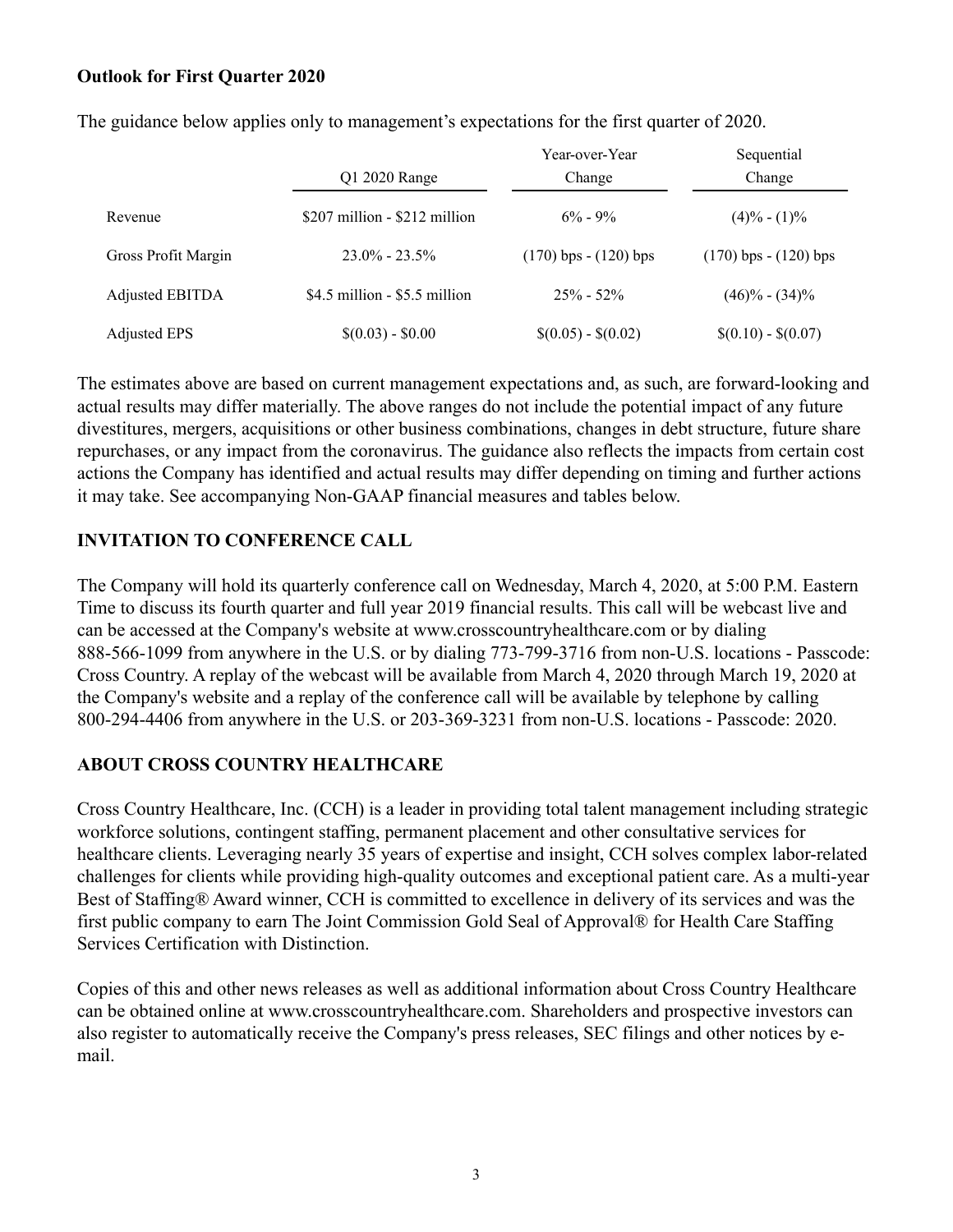# **NON-GAAP FINANCIAL MEASURES**

This press release and accompanying financial statement tables reference non-GAAP financial measures. Such non-GAAP financial measures are provided as additional information and should not be considered substitutes for, or superior to, financial measures calculated in accordance with U.S. GAAP. Such non-GAAP financial measures are provided for consistency and comparability to prior year results; furthermore, management believes they are useful to investors when evaluating the Company's performance as they exclude certain items that management believes are not indicative of the Company's future operating performance. Pro forma measures, if applicable, are adjusted to include the results of our acquisitions, and exclude the results of divestments, as if the transactions occurred in the beginning of the periods mentioned. Such non-GAAP financial measures may differ materially from the non-GAAP financial measures used by other companies. The financial statement tables that accompany this press release include a reconciliation of each non-GAAP financial measure to the most directly comparable U.S. GAAP financial measure and a more detailed discussion of each financial measure; as such, the financial statement tables should be read in conjunction with the presentation of these non-GAAP financial measures.

# **FORWARD LOOKING STATEMENT**

*In addition to historical information, this press release contains statements relating to our future results (including certain projections and business trends) that are "forward-looking statements" within the meaning of Section 27A of the Securities Act of 1933, as amended, and Section 21E of the Securities Exchange Act of 1934, as amended (the "Exchange Act"), and are subject to the "safe harbor" created by those sections. Forward-looking statements consist of statements that are predictive in nature, depend upon or refer to future events. Words such as "expects", "anticipates", "intends", "plans", "believes", "estimates", "suggests", "appears", "seeks", "will", and variations of such words and similar expressions are intended to identify forward-looking statements. Forward-looking statements involve known and unknown risks, uncertainties and other factors that may cause our actual results and performance to be materially different from any future results or performance expressed or implied by these forward-looking statements. These factors include, but are not limited to, the following: our ability to attract and retain qualified nurses, physicians and other healthcare personnel, costs and availability of short-term housing for our travel healthcare professionals, demand for the healthcare services we provide, both nationally and in the regions in which we operate, the functioning of our information systems, the effect of cyber security risks and cyber incidents on our business, the effect of existing or future government regulation and federal and state legislative and enforcement initiatives on our business, our clients' ability to pay us for our services, our ability to successfully implement our acquisition and development strategies, including our ability to successfully integrate acquired businesses and realize synergies from such acquisitions, the effect of liabilities and other claims asserted against us, the effect of competition in the markets we serve, our ability to successfully defend the Company, its subsidiaries, and its officers and directors on the merits of any lawsuit or determine its potential liability, if any, and other factors set forth in Item 1A. "Risk Factors" in the Company's Annual Report on Form 10-K for the year ended December 31, 2018, and our other Securities and Exchange Commission filings made prior to the date hereof.*

*Although we believe that these statements are based upon reasonable assumptions, we cannot guarantee future results and readers are cautioned not to place undue reliance on these forward-looking statements, which reflect management's opinions only as of the date of this press release. There can be no assurance that (i) we have correctly measured or identified all of the factors affecting our business or the extent of these factors' likely impact, (ii) the available information with respect to these factors on which such*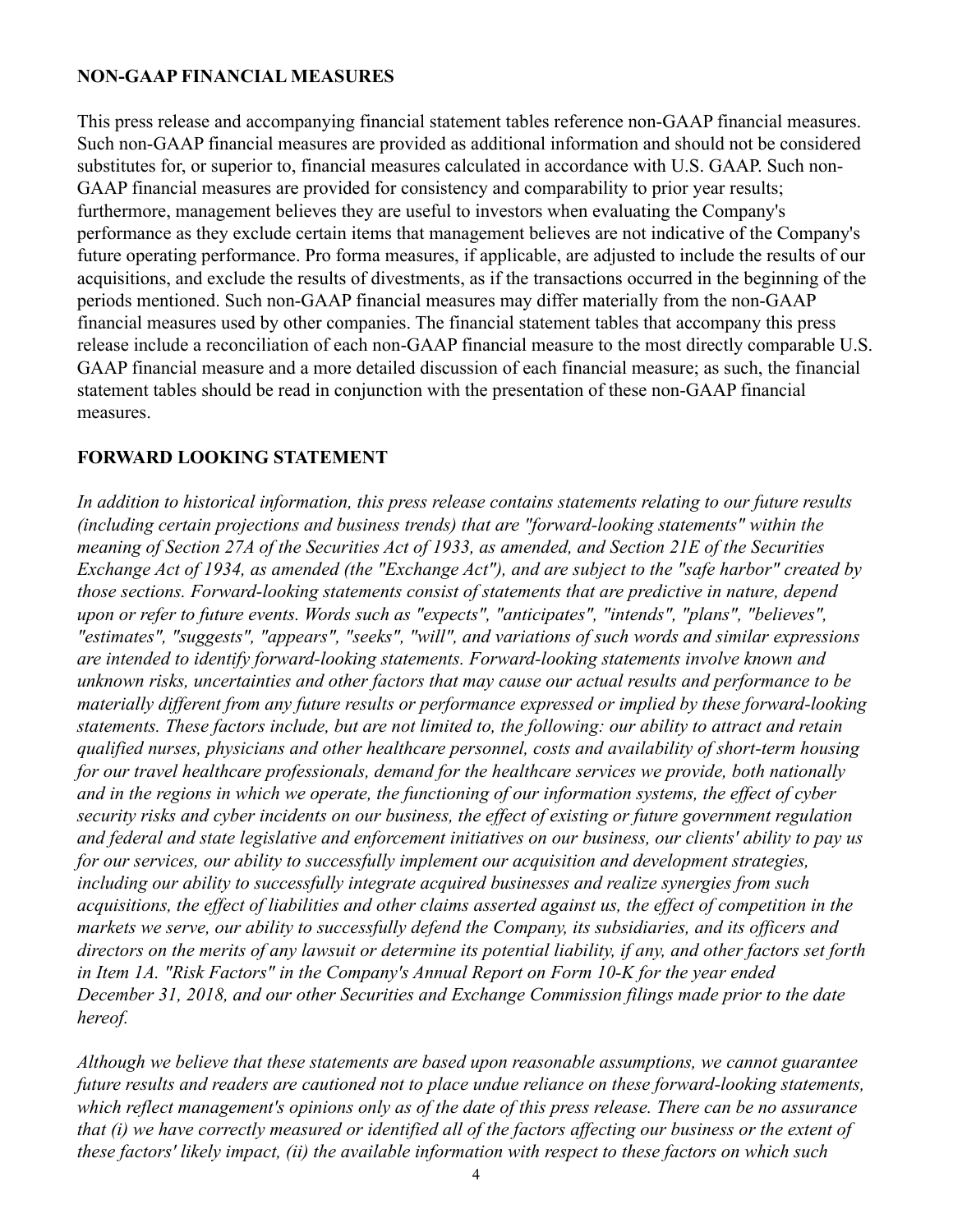*analysis is based is complete or accurate, (iii) such analysis is correct or (iv) our strategy, which is based in part on this analysis, will be successful. The Company undertakes no obligation to update or revise forward-looking statements. All references to "we", "us", "our", or "Cross Country" in this press release mean Cross Country Healthcare, Inc. and its subsidiaries.*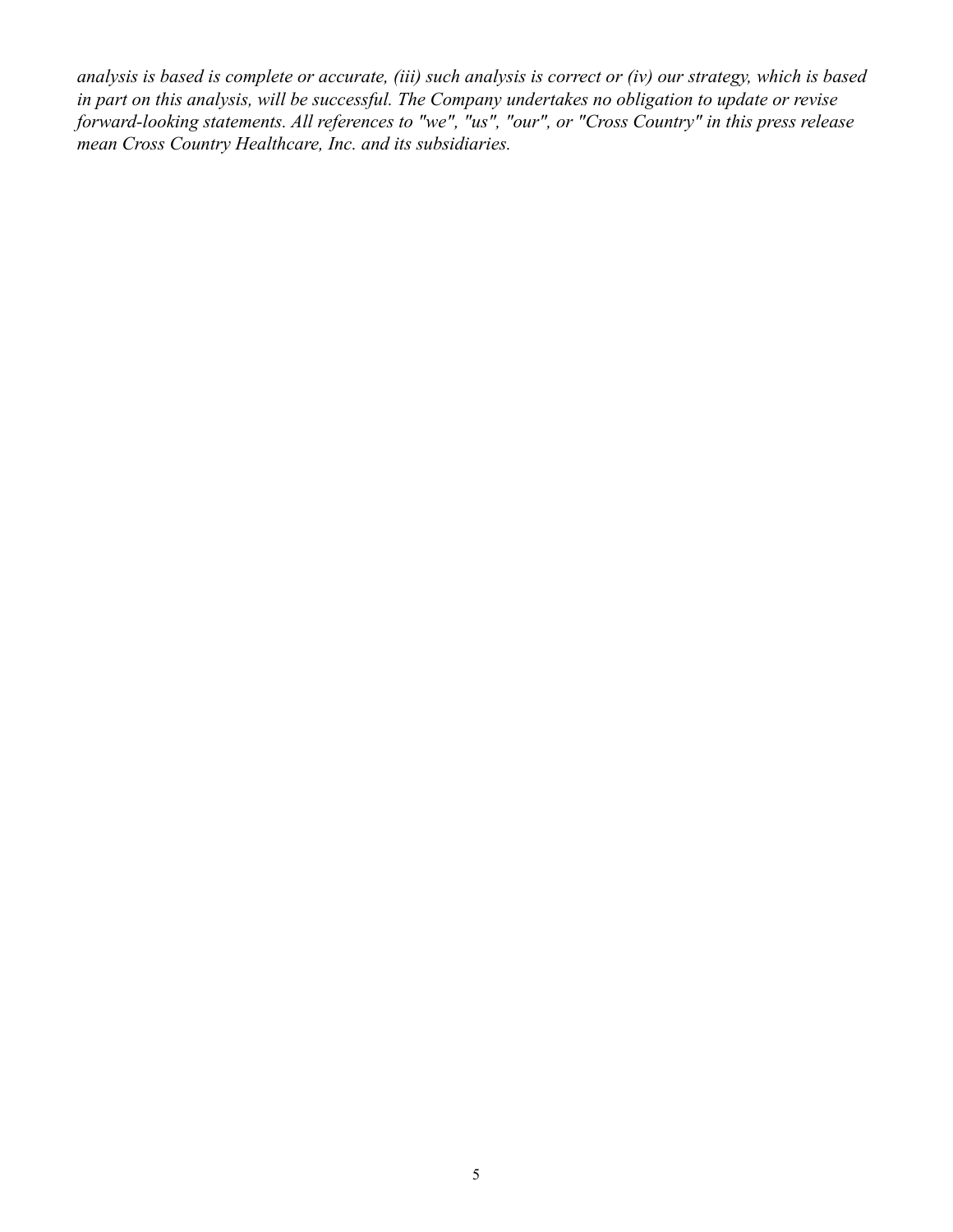#### **Cross Country Healthcare, Inc. Consolidated Statements of Operations (Unaudited, amounts in thousands, except per share data)**

|                                                                     |    |                      |                      | Three Months Ended |                       |          | Year Ended           |           |                      |           |  |  |
|---------------------------------------------------------------------|----|----------------------|----------------------|--------------------|-----------------------|----------|----------------------|-----------|----------------------|-----------|--|--|
|                                                                     |    | December 31,<br>2019 | December 31,<br>2018 |                    | September 30,<br>2019 |          | December 31,<br>2019 |           | December 31,<br>2018 |           |  |  |
|                                                                     |    |                      |                      |                    |                       |          |                      |           |                      |           |  |  |
| Revenue from services                                               | \$ | 215,096              | \$                   | 200,907            | \$                    | 209,200  | \$                   | 822,224   | \$                   | 816,484   |  |  |
| Operating expenses:                                                 |    |                      |                      |                    |                       |          |                      |           |                      |           |  |  |
| Direct operating expenses                                           |    | 161,935              |                      | 150,348            |                       | 158,194  |                      | 618,215   |                      | 606,921   |  |  |
| Selling, general and administrative expenses                        |    | 45,572               |                      | 45,226             |                       | 44,407   |                      | 181,959   |                      | 180,230   |  |  |
| Bad debt expense                                                    |    | 505                  |                      | 892                |                       | 588      |                      | 2,008     |                      | 2,204     |  |  |
| Depreciation and amortization                                       |    | 4,627                |                      | 3,016              |                       | 2,907    |                      | 14,075    |                      | 11,780    |  |  |
| Acquisition-related contingent consideration (a)                    |    | (184)                |                      | 2,108              |                       | (426)    |                      | (110)     |                      | 2,557     |  |  |
| Acquisition and integration costs (b)                               |    |                      |                      | 230                |                       |          |                      | 311       |                      | 491       |  |  |
| Restructuring costs (c)                                             |    | 687                  |                      | 779                |                       | 1,607    |                      | 3,571     |                      | 2,758     |  |  |
| Legal settlement charges (d)                                        |    |                      |                      |                    |                       |          |                      | 1,600     |                      |           |  |  |
| Impairment charges (e)                                              |    |                      |                      | 22,423             |                       | 1,804    |                      | 16,306    |                      | 22,423    |  |  |
| Total operating expenses                                            |    | 213,142              |                      | 225,022            |                       | 209,081  |                      | 837,935   |                      | 829,364   |  |  |
| Income (loss) from operations                                       |    | 1,954                |                      | (24, 115)          |                       | 119      |                      | (15,711)  |                      | (12, 880) |  |  |
| Other expenses (income):                                            |    |                      |                      |                    |                       |          |                      |           |                      |           |  |  |
| Interest expense                                                    |    | 1,048                |                      | 1,429              |                       | 1,398    |                      | 5,306     |                      | 5,654     |  |  |
| Loss on derivative (f)                                              |    |                      |                      |                    |                       | 1,284    |                      | 1,284     |                      |           |  |  |
| Loss on early extinguishment of debt (g)                            |    | 1,470                |                      | 43                 |                       | 94       |                      | 1,978     |                      | 79        |  |  |
| Other expense (income), net                                         |    | 144                  |                      | (49)               |                       | (54)     |                      | (68)      |                      | (418)     |  |  |
| Loss before income taxes                                            |    | (708)                |                      | (25, 538)          |                       | (2,603)  |                      | (24,211)  |                      | (18, 195) |  |  |
| Income tax (benefit) expense (h)                                    |    | (108)                |                      | (6, 195)           |                       | 94       |                      | 31,732    |                      | (2, 478)  |  |  |
| Consolidated net loss                                               |    | (600)                |                      | (19, 343)          |                       | (2,697)  |                      | (55, 943) |                      | (15, 717) |  |  |
| Less: Net income attributable to noncontrolling interest in         |    |                      |                      |                    |                       |          |                      |           |                      |           |  |  |
| subsidiary                                                          |    | 544                  |                      | 348                |                       | 431      |                      | 1,770     |                      | 1,234     |  |  |
| Net loss attributable to common shareholders                        | \$ | (1, 144)             | \$                   | (19,691)           | \$                    | (3, 128) | \$                   | (57, 713) | \$                   | (16, 951) |  |  |
| Net loss per share attributable to common shareholders -<br>Basic   | \$ | (0.03)               | \$                   | (0.55)             | \$                    | (0.09)   | $\mathbb{S}$         | (1.61)    | \$                   | (0.48)    |  |  |
| Net loss per share attributable to common shareholders -<br>Diluted | S  | (0.03)               | \$                   | (0.55)             | \$                    | (0.09)   | \$                   | (1.61)    | \$                   | (0.48)    |  |  |
| Weighted average common shares outstanding:                         |    |                      |                      |                    |                       |          |                      |           |                      |           |  |  |
| Basic                                                               |    | 35,869               |                      | 35,582             |                       | 35,865   |                      | 35,815    |                      | 35,657    |  |  |
| Diluted (i)                                                         |    | 35,869               |                      | 35,582             |                       | 35,865   |                      | 35,815    |                      | 35,657    |  |  |
|                                                                     |    |                      |                      |                    |                       |          |                      |           |                      |           |  |  |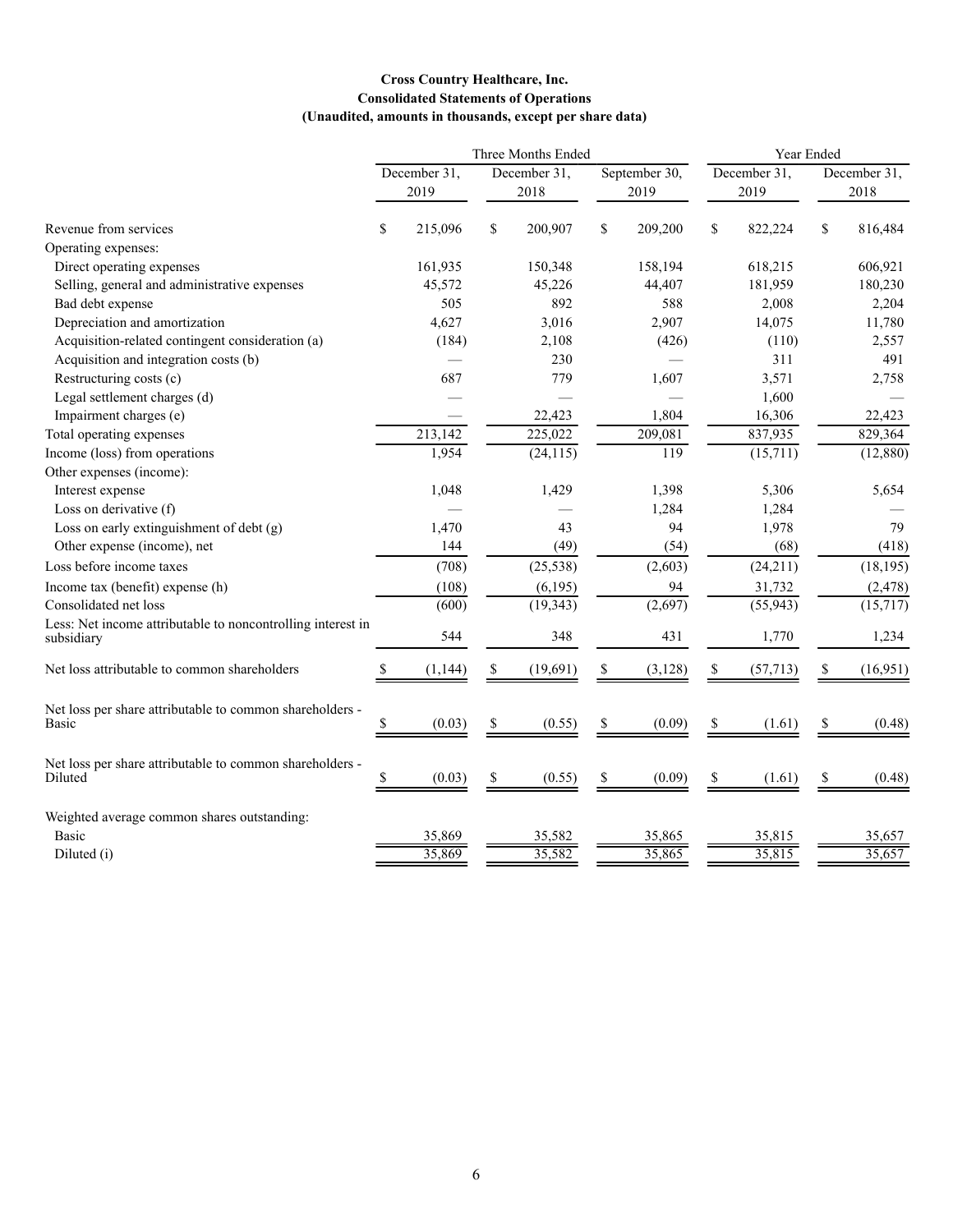#### **Cross Country Healthcare, Inc. Reconciliation of Non-GAAP Financial Measures (Unaudited, amounts in thousands)**

|                                                                                  |                         |                                |                          | Three Months Ended |               |               |             | Year Ended    |    |              |  |  |
|----------------------------------------------------------------------------------|-------------------------|--------------------------------|--------------------------|--------------------|---------------|---------------|-------------|---------------|----|--------------|--|--|
|                                                                                  |                         | December 31,                   |                          | December 31,       |               | September 30, |             | December 31,  |    | December 31, |  |  |
| Adjusted EBITDA: (j)                                                             |                         | 2019                           |                          | 2018               |               | 2019          |             | 2019          |    | 2018         |  |  |
| Net loss attributable to common shareholders                                     | \$                      | (1,144)                        | <sup>\$</sup>            | (19,691)           | <sup>\$</sup> | (3, 128)      | \$          | (57,713)      | \$ | (16,951)     |  |  |
| Interest expense                                                                 |                         | 1,048                          |                          | 1,429              |               | 1,398         |             | 5,306         |    | 5,654        |  |  |
| Income tax (benefit) expense (h)                                                 |                         | (108)                          |                          | (6, 195)           |               | 94            |             | 31,732        |    | (2, 478)     |  |  |
| Depreciation and amortization                                                    |                         | 4,627                          |                          | 3,016              |               | 2,907         |             | 14,075        |    | 11,780       |  |  |
| Acquisition-related contingent consideration (a)                                 |                         | (184)                          |                          | 2,108              |               | (426)         |             | (110)         |    | 2,557        |  |  |
| Acquisition and integration costs (b)                                            |                         |                                |                          | 230                |               |               |             | 311           |    | 491          |  |  |
| Restructuring costs (c)                                                          |                         | 687                            |                          | 779                |               | 1,607         |             | 3,571         |    | 2,758        |  |  |
| Legal settlement charges (d)                                                     |                         |                                |                          |                    |               |               |             | 1,600         |    |              |  |  |
| Impairment charges (e)                                                           |                         |                                |                          | 22,423             |               | 1,804         |             | 16,306        |    | 22,423       |  |  |
|                                                                                  |                         |                                |                          |                    |               | 1,284         |             |               |    |              |  |  |
| Loss on derivative (f)                                                           |                         |                                |                          |                    |               |               |             | 1,284         |    |              |  |  |
| Loss on early extinguishment of debt (g)                                         |                         | 1,470                          |                          | 43                 |               | 94            |             | 1,978         |    | 79           |  |  |
| Other expense (income), net                                                      |                         | 144                            |                          | (49)               |               | (54)          |             | (68)          |    | (418)        |  |  |
| Equity compensation                                                              |                         | 879                            |                          | 1,211              |               | 982           |             | 3,396         |    | 3,575        |  |  |
| Applicant tracking system costs (k)                                              |                         | 323                            |                          | 501                |               | 258           |             | 2,030         |    | 658          |  |  |
| Net income attributable to noncontrolling interest in subsidiary                 |                         | 544                            |                          | 348                |               | 431           |             | 1,770         |    | 1,234        |  |  |
| Adjusted EBITDA (j)                                                              | \$                      | 8,286                          | \$                       | 6,153              | $\mathbb{S}$  | 7,251         | \$          | 25,468        | \$ | 31,362       |  |  |
| Adjusted EPS: (m)                                                                |                         |                                |                          |                    |               |               |             |               |    |              |  |  |
| Numerator:                                                                       |                         |                                |                          |                    |               |               |             |               |    |              |  |  |
| Consolidated net loss attributable to common shareholders                        | \$                      | (1, 144)                       | -S                       | (19,691)           | <sup>\$</sup> | (3,128)       | -S          | $(57,713)$ \$ |    | (16,951)     |  |  |
| Non-GAAP adjustments - pretax:                                                   |                         |                                |                          |                    |               |               |             |               |    |              |  |  |
| Acquisition-related contingent consideration (a)                                 |                         | (184)                          |                          | 2,108              |               | (426)         |             | (110)         |    | 2,557        |  |  |
| Acquisition and integration costs (b)                                            |                         |                                |                          | 230                |               |               |             | 311           |    | 491          |  |  |
| Restructuring costs (c)                                                          |                         | 687                            |                          | 779                |               | 1,607         |             | 3,571         |    | 2,758        |  |  |
| Legal settlement charges (d)                                                     |                         |                                |                          |                    |               |               |             | 1,600         |    |              |  |  |
| Impairment charges (excluding rebranding impacts) (e)                            |                         |                                |                          | 22,423             |               | 1,804         |             | 1,804         |    | 22,423       |  |  |
| Rebranding impairments and accelerated amortization (e)                          |                         | 1,978                          |                          |                    |               | 295           |             | 17,379        |    |              |  |  |
| Loss on derivative (f)                                                           |                         |                                |                          |                    |               | 1,284         |             | 1,284         |    |              |  |  |
| Loss on early extinguishment of debt (g)                                         |                         | 1,470                          |                          | 43                 |               | 94            |             | 1,978         |    | 79           |  |  |
| Applicant tracking system costs (k)                                              |                         | 323                            |                          | 501                |               | 258           |             | 2,030         |    | 658          |  |  |
| Nonrecurring income tax adjustments                                              |                         | (428)                          |                          | 122                |               |               |             | 35,247        |    | 75           |  |  |
| Tax impact of non-GAAP adjustments (l)                                           |                         | $\overbrace{\phantom{aaaaa}}$  |                          | (6,668)            |               | (59)          |             | (2,044)       |    | (7, 787)     |  |  |
| Adjusted net income (loss) attributable to common shareholders - non-GAAP (m) \$ |                         | 2,702                          | \$                       | (153)              | $\mathbb{S}$  | 1,729         | \$          | 5,337         | \$ | 4,303        |  |  |
| Denominator:<br>Weighted average common shares - basic, GAAP                     |                         | 35,869                         |                          | 35,582             |               | 35,865        |             | 35,815        |    | 35,657       |  |  |
| Dilutive impact of share-based payments (i)                                      |                         | 472                            |                          |                    |               | 318           |             | 251           |    | 186          |  |  |
| Adjusted weighted average common shares - diluted, non-GAAP                      |                         | 36,341                         |                          | 35,582             |               | 36,183        |             | 36,066        |    | 35,843       |  |  |
| Reconciliation: (m)                                                              |                         |                                |                          |                    |               |               |             |               |    |              |  |  |
| Diluted EPS, GAAP                                                                | \$                      | (0.03)                         | -S                       | (0.55)             | -S            | (0.09)        | \$          | (1.61)        | -S | (0.48)       |  |  |
| Non-GAAP adjustments - pretax:                                                   |                         |                                |                          |                    |               |               |             |               |    |              |  |  |
| Acquisition-related contingent consideration (a)                                 |                         | (0.01)                         |                          | 0.06               |               | (0.02)        |             | (0.01)        |    | 0.08         |  |  |
| Acquisition and integration costs (b)                                            |                         |                                |                          | 0.01               |               |               |             | 0.01          |    | 0.01         |  |  |
| Restructuring costs (c)                                                          |                         | 0.02                           |                          | 0.02               |               | 0.05          |             | 0.10          |    | 0.08         |  |  |
| Legal settlement charges (d)                                                     |                         |                                |                          |                    |               |               |             | 0.05          |    |              |  |  |
| Impairment charges (excluding rebranding impacts) (e)                            |                         |                                |                          | 0.63               |               | 0.05          |             | 0.05          |    | 0.63         |  |  |
| Rebranding impairments and accelerated amortization (e)                          |                         | 0.05                           |                          |                    |               | 0.01          |             | 0.48          |    |              |  |  |
| Loss on derivative (f)                                                           |                         |                                |                          |                    |               | 0.04          |             | 0.04          |    |              |  |  |
| Loss on early extinguishment of debt (g)                                         |                         | 0.04                           |                          |                    |               |               |             | 0.05          |    |              |  |  |
| Applicant tracking system costs (k)                                              |                         | 0.01                           |                          | 0.01               |               | 0.01          |             | 0.06          |    | 0.02         |  |  |
|                                                                                  |                         |                                |                          |                    |               |               |             | 0.98          |    |              |  |  |
| Nonrecurring income tax adjustments                                              |                         | (0.01)                         |                          |                    |               |               |             |               |    |              |  |  |
| Tax impact of non-GAAP adjustments (l)                                           |                         | $\overbrace{\phantom{123331}}$ |                          | (0.18)             |               |               |             | (0.05)        |    | (0.22)       |  |  |
| Adjusted EPS, non-GAAP (m)                                                       | $\overline{\mathbb{S}}$ | 0.07                           | $\overline{\mathcal{S}}$ |                    | $\mathbb{S}$  | 0.05          | $\mathbb S$ | 0.15          | \$ | 0.12         |  |  |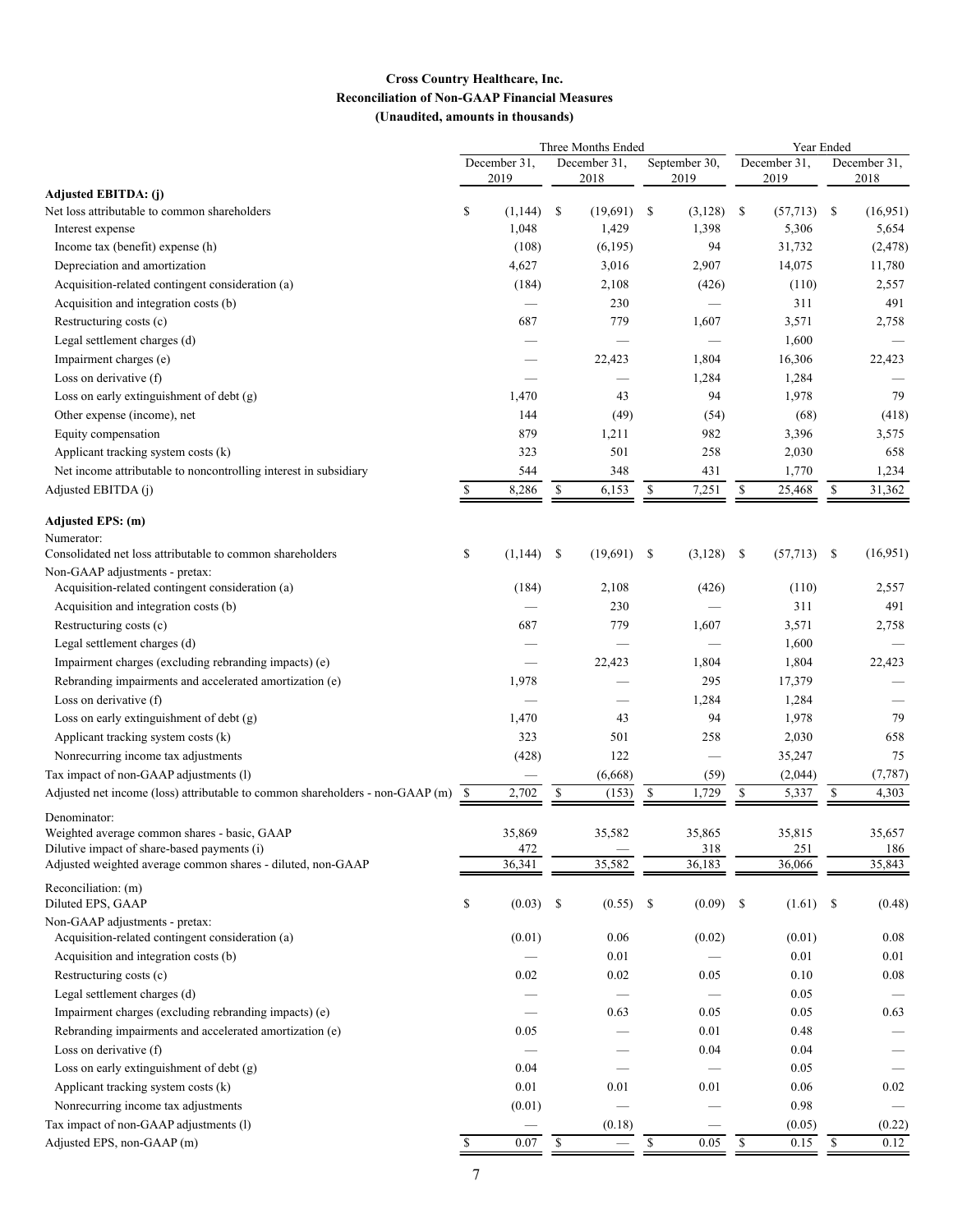#### **Cross Country Healthcare, Inc. Consolidated Balance Sheets (Unaudited, amounts in thousands)**

|                                                           | December 31,  | December 31,           |
|-----------------------------------------------------------|---------------|------------------------|
|                                                           | 2019          | 2018                   |
|                                                           |               |                        |
| <b>Assets</b>                                             |               |                        |
| Current assets:                                           | \$            | 16,019<br>\$           |
| Cash and cash equivalents                                 | 1,032         |                        |
| Accounts receivable, net                                  | 169,528       | 166,128                |
| Prepaid expenses                                          | 6,097         | 6,208                  |
| Insurance recovery receivable                             | 5,011         | 4,186                  |
| Other current assets                                      | 1,689         | 2,364                  |
| Total current assets                                      | 183,357       | 194,905                |
| Property and equipment, net                               | 11,832        | 13,628                 |
| Operating lease right-of-use assets                       | 16,964        |                        |
| Goodwill                                                  | 101,066       | 101,060                |
| Trade names, indefinite-lived                             | 5,900         | 20,402                 |
| Other intangible assets, net                              | 44,957        | 55,182                 |
| Non-current deferred tax assets                           |               | 23,750                 |
| Other non-current assets                                  | 18,298        | 18,076                 |
| Total assets                                              | 382,374<br>\$ | \$<br>427,003          |
| <b>Liabilities and Stockholders' Equity</b>               |               |                        |
| Current liabilities:                                      |               |                        |
| Accounts payable and accrued expenses                     | \$<br>45,726  | \$<br>43,744           |
| Accrued employee compensation and benefits                | 31,307        | 33,332                 |
| Current portion of long-term debt                         |               | 5,235                  |
| Operating lease liabilities - current                     | 4,878         |                        |
| Other current liabilities                                 | 3,554         | 3,075                  |
|                                                           |               |                        |
| Total current liabilities                                 | 85,465        | 85,386                 |
| Long-term debt, less current portion                      | 70,974        | 77,944                 |
| Operating lease liabilities - non-current                 | 19,070        |                        |
| Non-current deferred tax liabilities                      | 7,523         | 95                     |
| Long-term accrued claims                                  | 26,938        | 29,299                 |
| Contingent consideration                                  | 4,867         | 7,409                  |
| Other long-term liabilities                               | 4,037         | 8,672                  |
| <b>Total liabilities</b>                                  | 218,874       | 208,805                |
| Commitments and contingencies                             |               |                        |
| Stockholders' equity:                                     |               |                        |
| Common stock                                              | 4             | 4                      |
| Additional paid-in capital                                | 305,643       | 303,048                |
| Accumulated other comprehensive loss                      | (1,240)       | (1, 462)               |
| Accumulated deficit                                       | (141, 775)    | (84,062)               |
| Total Cross Country Healthcare, Inc. stockholders' equity | 162,632       | 217,528                |
| Noncontrolling interest in subsidiary                     | 868           | 670                    |
| Total stockholders' equity                                | 163,500       | 218,198                |
| Total liabilities and stockholders' equity                | \$<br>382,374 | $\mathbb S$<br>427,003 |
|                                                           |               |                        |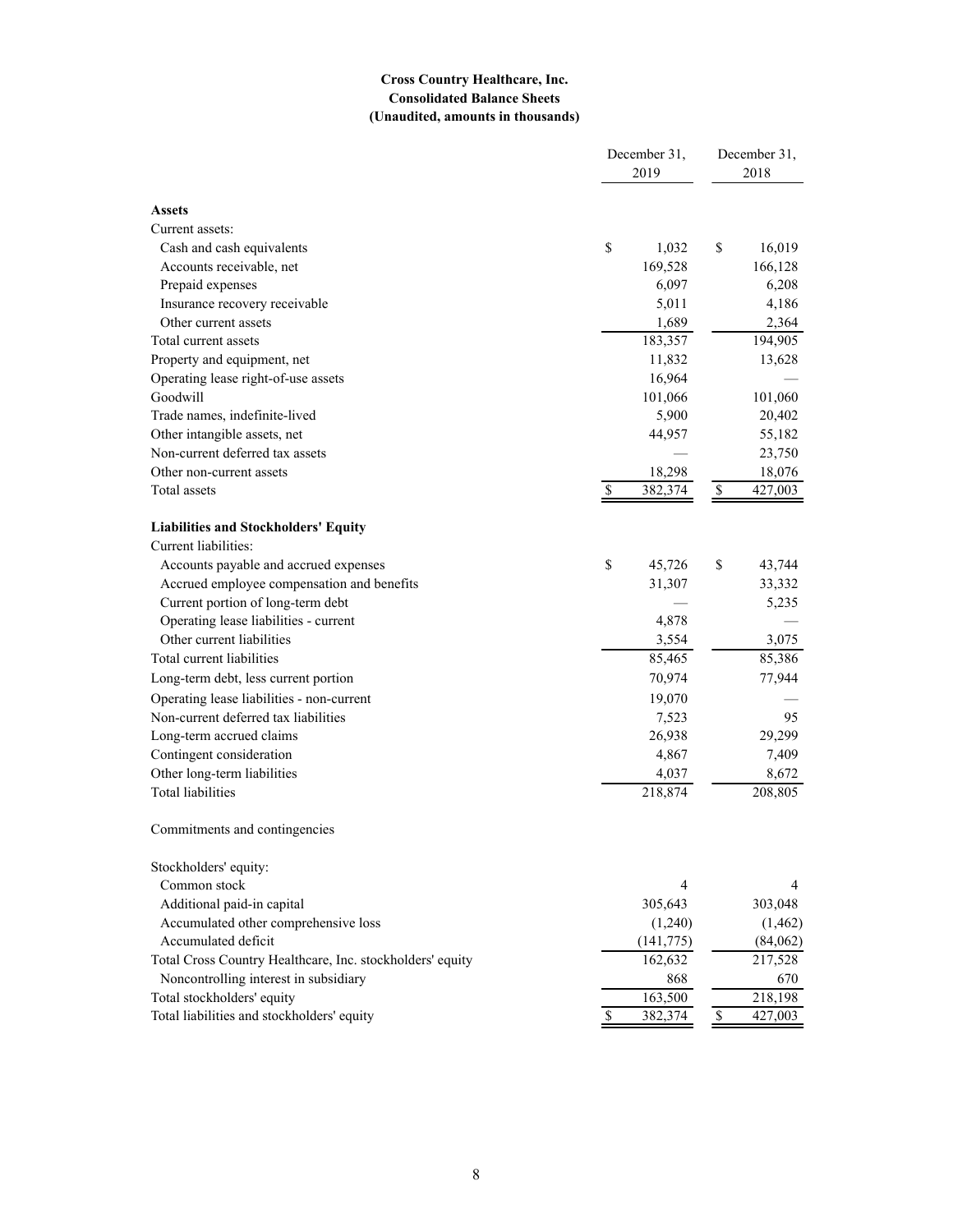#### **Cross Country Healthcare, Inc. Segment Data (n) (Unaudited, amounts in thousands)**

|                                                  | Three Months Ended   |                 |      |                           |         |              |                       | Year-over-<br>Year | Sequential              |                           |
|--------------------------------------------------|----------------------|-----------------|------|---------------------------|---------|--------------|-----------------------|--------------------|-------------------------|---------------------------|
|                                                  | December 31,<br>2019 | $%$ of<br>Total |      | December 31, % of<br>2018 | Total   |              | September 30,<br>2019 | $%$ of<br>Total    | % change<br>Fav (Unfav) | $%$ change<br>Fav (Unfav) |
| Revenue from services:                           |                      |                 |      |                           |         |              |                       |                    |                         |                           |
| Nurse and Allied Staffing                        | \$<br>191,417        | 89% \$          |      | 179,125                   | 89%     | -S           | 184,974               | 88%                | 6.9%                    | $3.5 \%$                  |
| Physician Staffing                               | 20,011               | 9%              |      | 18,253                    | 9%      |              | 20,407                | 10%                | 9.6 %                   | (1.9)%                    |
| Search                                           | 3,668                | $2\%$           |      | 3,529                     | $2\%$   |              | 3,819                 | 2%                 | 3.9%                    | $(4.0)\%$                 |
|                                                  | 215,096              | 100% \$         |      | 200,907                   | 100% \$ |              | 209,200               | 100%               | 7.1%                    | 2.8 %                     |
| Contribution income: (o)                         |                      |                 |      |                           |         |              |                       |                    |                         |                           |
| Nurse and Allied Staffing                        | \$<br>17,849         |                 | \$   | 16,136                    |         | $\mathbb{S}$ | 16,097                |                    | $10.6\%$                | 10.9 %                    |
| Physician Staffing                               | 1,034                |                 |      | 565                       |         |              | 811                   |                    | 83.0 %                  | 27.5 %                    |
| Search                                           | (297)                |                 |      | (70)                      |         |              | $78\,$                |                    | $(324.3)\%$             | $(480.8)\%$               |
|                                                  | 18,586               |                 |      | 16,631                    |         |              | 16,986                |                    | 11.8 %                  | 9.4 %                     |
| Corporate overhead (p)                           | 11,502               |                 |      | 12,190                    |         |              | 10,975                |                    | 5.6 %                   | (4.8)%                    |
| Depreciation and amortization                    | 4,627                |                 |      | 3,016                     |         |              | 2,907                 |                    | $(53.4)\%$              | $(59.2)\%$                |
| Acquisition-related contingent consideration (a) | (184)                |                 |      | 2,108                     |         |              | (426)                 |                    | 108.7 %                 | $(56.8)\%$                |
| Acquisition and integration costs (b)            |                      |                 |      | 230                       |         |              |                       |                    | 100.0%                  | $-$ %                     |
| Restructuring costs (c)                          | 687                  |                 |      | 779                       |         |              | 1,607                 |                    | 11.8 %                  | 57.2 %                    |
| Impairment charges (e)                           |                      |                 |      | 22,423                    |         |              | 1,804                 |                    | 100.0%                  | 100.0%                    |
| Income (loss) from operations                    | \$<br>1,954          |                 | S    | (24, 115)                 |         | \$           | 119                   |                    | 108.1 %                 | NM                        |
|                                                  |                      | Year Ended      |      |                           |         |              |                       |                    | Year-over-<br>Year      |                           |
|                                                  | December 31,         | $%$ of          |      | December 31, % of         |         |              |                       |                    | % change                |                           |
|                                                  | 2019                 | Total           |      | 2018                      | Total   |              |                       |                    | Fav (Unfav)             |                           |
| Revenue from services:                           |                      |                 |      |                           |         |              |                       |                    |                         |                           |
| Nurse and Allied Staffing                        | \$<br>732,815        | 89% \$          |      | 718,613                   | 88%     |              |                       |                    | $2.0 \%$                |                           |
| Physician Staffing                               | 74,605               | 9%              |      | 82,305                    | 10%     |              |                       |                    | $(9.4)\%$               |                           |
| Search                                           | 14,804               | 2%              |      | 15,566                    | 2%      |              |                       |                    | (4.9)%                  |                           |
|                                                  | 822,224              | $100\%$         | - \$ | 816,484                   | 100%    |              |                       |                    | $0.7 \%$                |                           |
| Contribution income: (o)                         |                      |                 |      |                           |         |              |                       |                    |                         |                           |
| Nurse and Allied Staffing                        | \$<br>64,353         |                 | \$   | 66,200                    |         |              |                       |                    | $(2.8)\%$               |                           |
| Physician Staffing                               | 2,758                |                 |      | 4,755                     |         |              |                       |                    | $(42.0)\%$              |                           |
| Search                                           | (823)                |                 |      | 763                       |         |              |                       |                    | $(207.9)\%$             |                           |
|                                                  | 66,288               |                 |      | 71,718                    |         |              |                       |                    | $(7.6)\%$               |                           |
| Corporate overhead (p)                           | 46,246               |                 |      | 44,589                    |         |              |                       |                    | $(3.7)\%$               |                           |
| Depreciation and amortization                    | 14,075               |                 |      | 11,780                    |         |              |                       |                    | $(19.5)\%$              |                           |
| Acquisition-related contingent consideration (a) | (110)                |                 |      | 2,557                     |         |              |                       |                    | 104.3 %                 |                           |
| Acquisition and integration costs (b)            | 311                  |                 |      | 491                       |         |              |                       |                    | 36.7 %                  |                           |
| Restructuring costs (c)                          | 3,571                |                 |      | 2,758                     |         |              |                       |                    | $(29.5)\%$              |                           |
| Legal settlement charges (d)                     | 1,600                |                 |      |                           |         |              |                       |                    | $(100.0)\%$             |                           |
| Impairment charges (e)                           | 16,306               |                 |      | 22,423                    |         |              |                       |                    | 27.3 %                  |                           |
| Loss from operations                             | (15,711)             |                 |      | (12,880)                  |         |              |                       |                    | $(22.0)\%$              |                           |

NM-Not meaningful.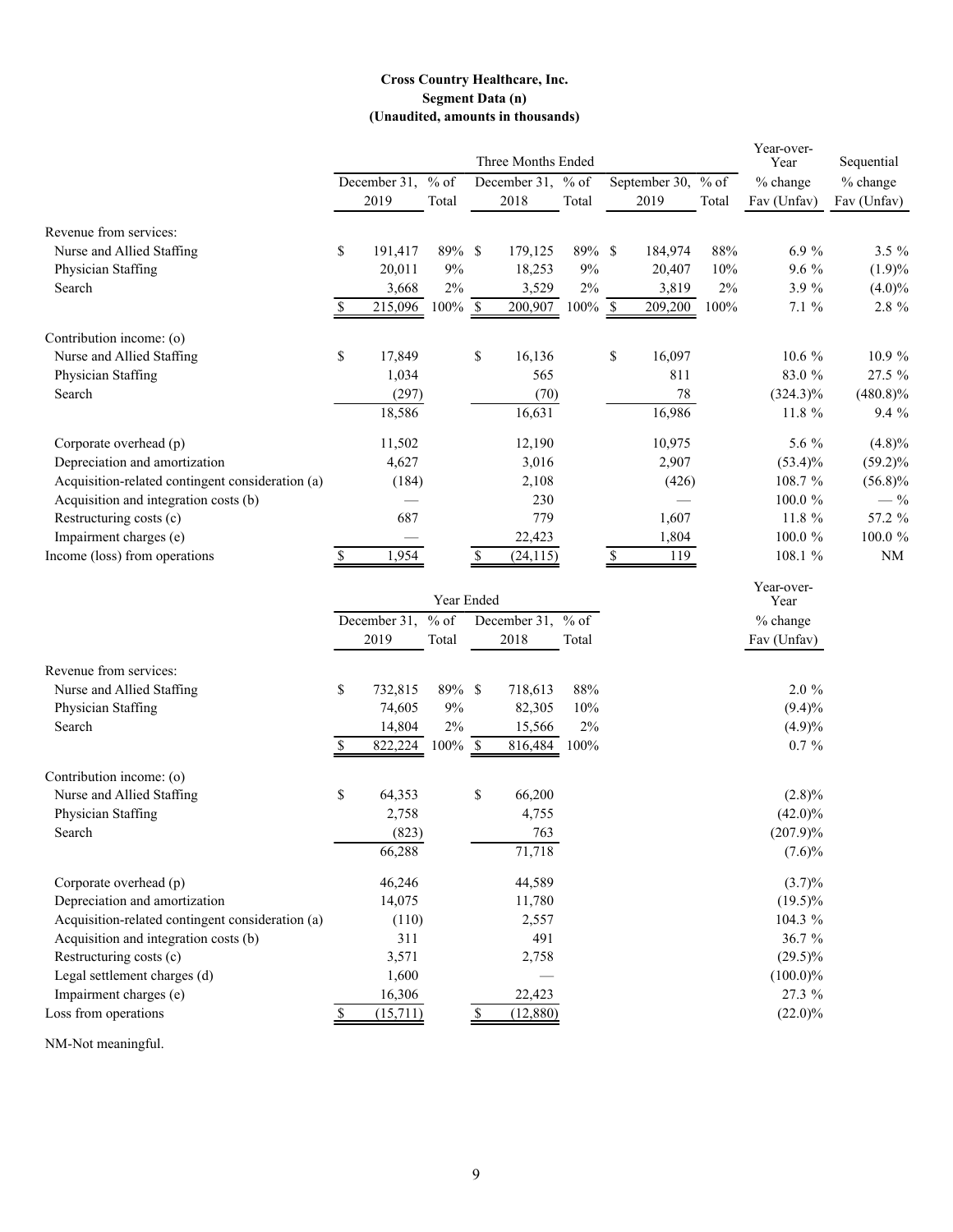#### **Cross Country Healthcare, Inc. Summary Condensed Consolidated Statements of Cash Flows (Unaudited, amounts in thousands)**

|                                                     |              |          | Three Months Ended | Year Ended   |               |           |              |          |              |          |
|-----------------------------------------------------|--------------|----------|--------------------|--------------|---------------|-----------|--------------|----------|--------------|----------|
|                                                     | December 31. |          |                    | December 31. | September 30. |           | December 31. |          | December 31. |          |
|                                                     |              | 2019     |                    | 2018         |               | 2019      |              | 2019     |              | 2018     |
| Net cash (used in) provided by operating activities | \$           | (5,351)  | $\mathbf{s}$       | (760)        | - \$          | (14,249)  | \$           | 5,542    | S            | 20,997   |
| Net cash used in investing activities               |              | (898)    |                    | (3, 124)     |               | (368)     |              | (2,940)  |              | (6,678)  |
| Net cash used in financing activities               |              | (2,186)  |                    | (8,176)      |               | (735)     |              | (17,599) |              | (23,767) |
| Effect of exchange rate changes on cash             |              | 9        |                    | 14           |               | (20)      |              | 10       |              | (70)     |
| Change in cash and cash equivalents                 |              | (8, 426) |                    | (12,046)     |               | (15, 372) |              | (14,987) |              | (9,518)  |
| Cash and cash equivalents at beginning of period    |              | 9,458    |                    | 28,065       |               | 24,830    |              | 16,019   |              | 25,537   |
| Cash and cash equivalents at end of period          |              | 1,032    |                    | 16,019       |               | 9,458     |              | 1,032    |              | 16,019   |

#### **Cross Country Healthcare, Inc. Other Financial Data (Unaudited)**

|                                                                  | Three Months Ended |                      |    |                      |                       |        |                      | Year Ended |                      |        |  |
|------------------------------------------------------------------|--------------------|----------------------|----|----------------------|-----------------------|--------|----------------------|------------|----------------------|--------|--|
|                                                                  |                    | December 31.<br>2019 |    | December 31.<br>2018 | September 30,<br>2019 |        | December 31.<br>2019 |            | December 31.<br>2018 |        |  |
| Consolidated gross profit margin (q)                             |                    | 24.7%                |    | 25.2%                |                       | 24.4%  |                      | 24.8%      |                      | 25.7%  |  |
| Nurse and Allied Staffing statistical data:                      |                    |                      |    |                      |                       |        |                      |            |                      |        |  |
| FTEs(r)                                                          |                    | 7,339                |    | 7,056                |                       | 7,083  |                      | 7,113      |                      | 7,154  |  |
| Average Nurse and Allied Staffing revenue per FTE<br>per day (s) | D                  | 284                  | \$ | 276                  | \$                    | 284    | \$                   | 282        | \$                   | 275    |  |
| Physician Staffing statistical data:                             |                    |                      |    |                      |                       |        |                      |            |                      |        |  |
| Days filled (t)                                                  |                    | 11,672               |    | 11,663               |                       | 11,675 |                      | 44,381     |                      | 53,039 |  |
| Revenue per day filled (u)                                       | \$                 | 1,714                | \$ | 1,565                | \$                    | 1,748  |                      | 1,681      | \$                   | 1,552  |  |

(a) Acquisition-related contingent consideration represents the fair value and accretion adjustments to the contingent consideration liabilities for prior acquisitions, primarily the Mediscan acquisition.

(b) Acquisition and integration costs are related to the Advantage RN, LLC acquisition that closed effective July 1, 2017 and the American Personnel, Inc. acquisition that closed effective December 1, 2018, as well as expenses incurred for potential transactions.

(c) Restructuring costs are primarily comprised of employee termination costs, lease-related exit costs, and reorganization costs as part of our planned costs savings initiatives.

(d) Legal settlement charges relate to the resolution of a medical malpractice lawsuit as well as a California wage and hour class action settlement.

(e) Impairment charges are non-cash charges and, for 2019 related to: the second quarter trade name impairment of \$14.5 million related to Nurse and Allied Staffing resulting from our rebranding initiative; and the third quarter impairment of right-of-use assets related to our decision to cease use of certain properties in conjunction with our restructuring plan. Rebranding impairments and accelerated amortization represents the combined impact of impairment of the Nurse and Allied Staffing indefinite-lived trade names as well as accelerated amortization of finite-lived trade names relating to our rebranding initiatives. Impairment charges for the three months and year ended December 31, 2018 are non-cash charges related to the goodwill and trade names of Physician Staffing.

(f) Loss on derivative represents the amount paid to terminate an interest rate hedge related to our term loan that was refinanced in October 2019.

(g) Loss on early extinguishment of debt for the year ended December 31, 2019 consists of: write-off and extinguishment costs of \$1.5 million related to the refinancing of our debt in the fourth quarter of 2019, and write-off of debt issuance costs of \$0.5 million in the prior quarters related to optional prepayments on our term loan made in the first and second quarters and an optional reduction in borrowing capacity under our prior revolving credit facility. Loss on early extinguishment of debt in the 2018 periods related to optional prepayments made on our term loans in the third and fourth quarters.